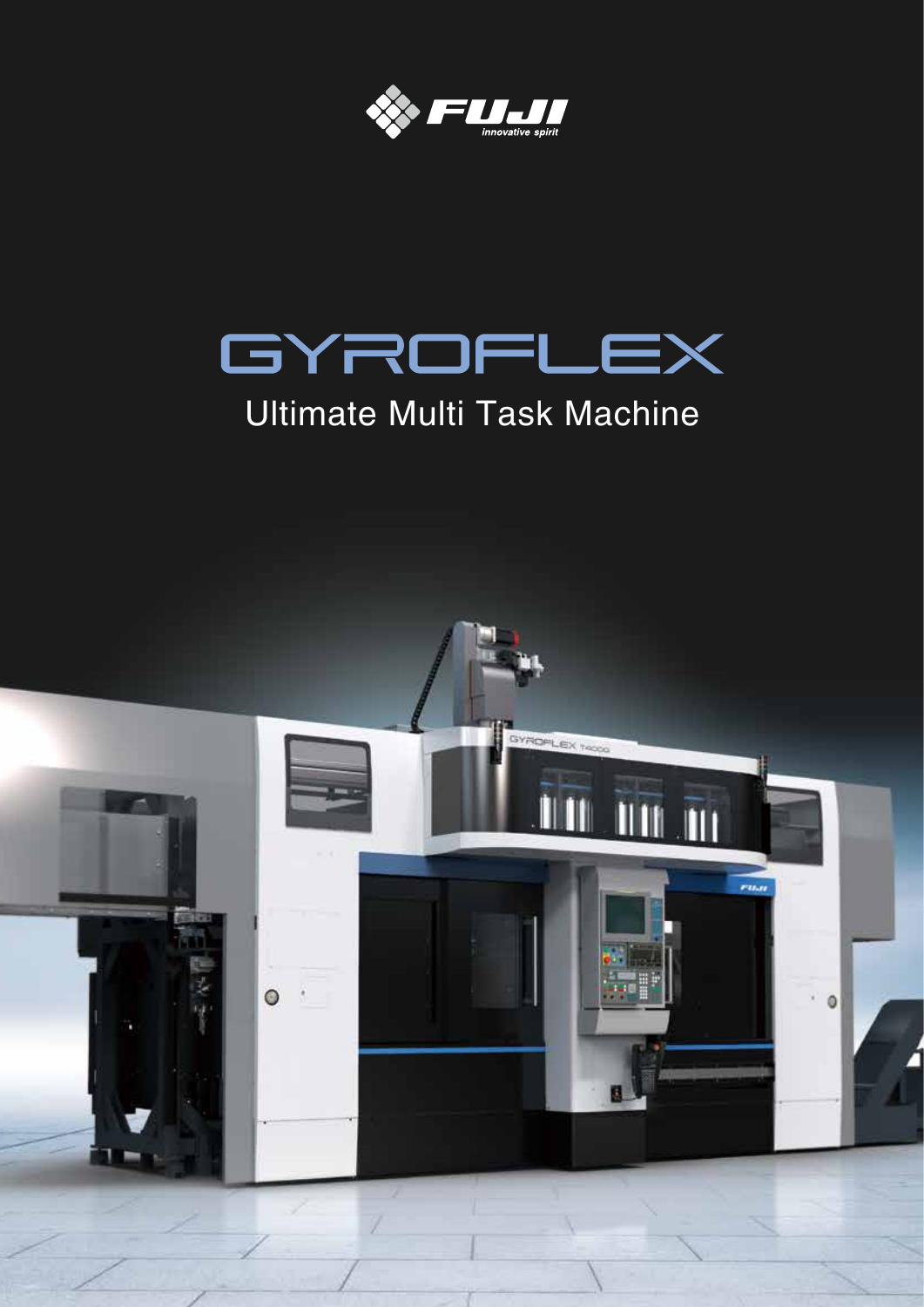# High Rigidity & High Productivity Design

FUJI Multi Task Machine Dual Opposed Spindles Perfect Chip Disposal Design FUJI built reliable gantry robot and peripheral devices FUJI engineered work holdings and optional items



Ultimate Multi Task Machine with FUJI's expertise in machining and automation.

 $\circ$ 

 $\bullet$ 



 $\bullet$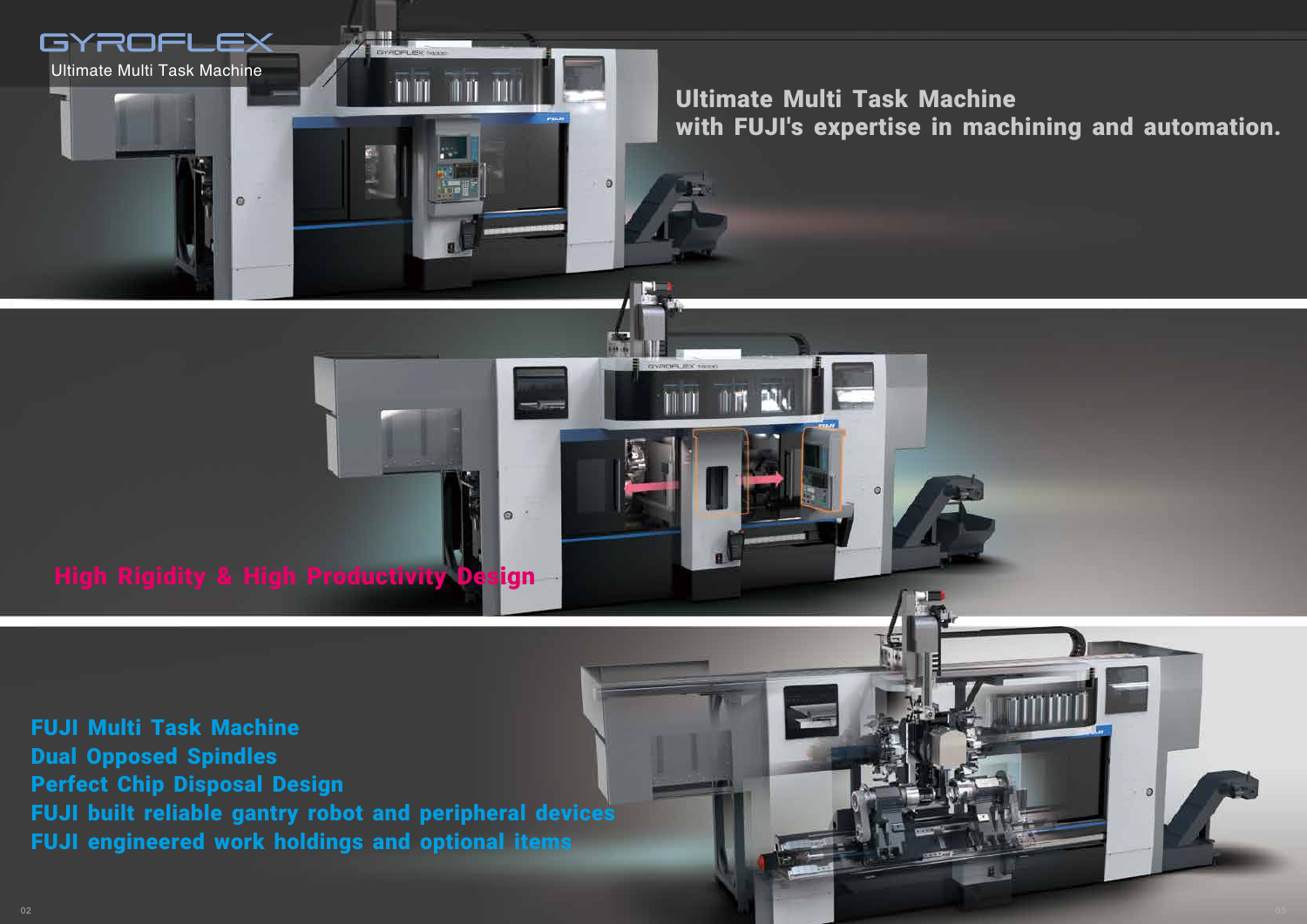- 15 stations live tool turrets.
- $\blacksquare$  The turrets are on the highly rigid X & Y axes box way slides.
- Turret index time is 0.4 sec.
- Rigid turret clamping with hyd. curvic coupling design.
- Live tools designed for heavy cutting. Spindle speed : Max 4,000 rpm Spindle motor : 6 HP



- The Milling tool spindle is mounted on the rigid X & Y axes box way slides.
- The milling tool spindle can access to both Z-axis spindles and swing up to 190 degrees.
- This allows for various different types of machining. ■ Capto C6 : Standard equipment.
- High performance milling tool spindle.
- Spindle speed : 12,000 rpm
- Spindle motor : 15 HP



## **Machine Structure**





Turning by Milling Tool spindle





## **Live tool Turret**

## **Main Spindle with C-axis**



- The opposed twin spindles are positioned on the Z-axis slide ways with 960mm of stroke.
- Both spindles are the same size and have the same machining capability. Same operations (OP-10A/10B) on both spindles is possible.
- The 1st spindle can pass a part to the 2nd spindle while keeping positioning accuracy.
- The Z-axis slide can move at high speed to reduce the loading time to the 2nd spindle.

## **Milling Tool spindle**

# GYROFLEX

Ultimate Multi Task Machine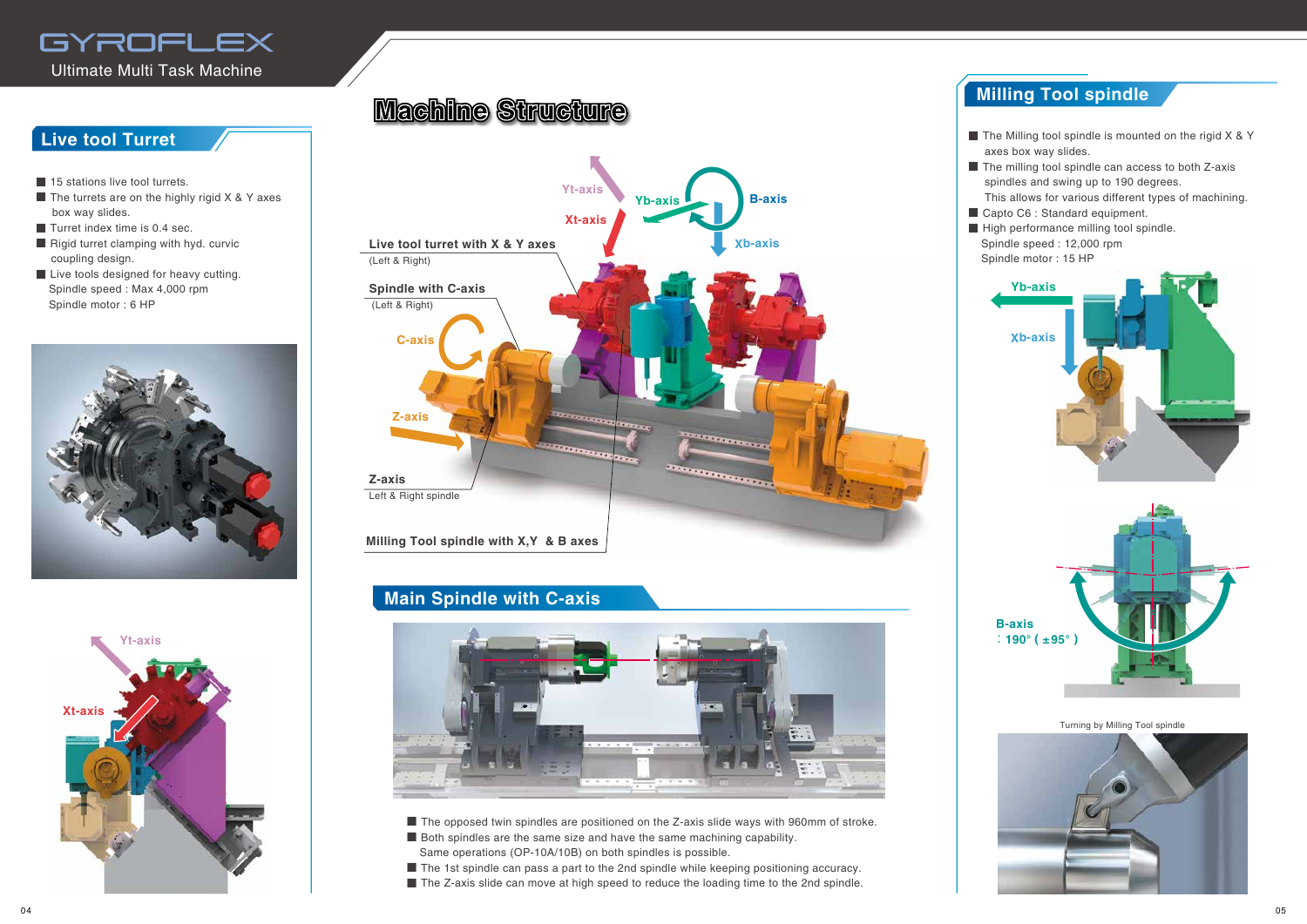## **Flexibility to Customer's Production Style**

## **FUJI can offer both high volume & high mixed production line by customer's request.**





- The ATC magazine is located at the top of the machine for easy access and operation.
- 40 tools can be stocked in the magazine.
- Rapid tool change time : 4 sec
- Maximum tool diameter : 130 mm Tool length : 300 mm Tool weight : 8 kg



- 
- 

#### **Example 3: Differential Case**



# **GYROFLEX**  $OP-10$

High volume production

High mixed production









## **Advantage of FUJI GYROFLEX machine**

- Integrated Robot for Fast Parts Handling and Unattended Operation.
- Complex Parts Completed Efficiently and Accurately with one single machine.
- Increased Machining Functionality and Flexibility.
- Reduced Set-up / Change-over time for high mixed production.
- Minimum Capital investment for low production volumes and parts prototyping.
- Reduction of other machine types and floor space.

#### **3-axes gantry robot**

- The 3-axes gantry robot can access peripheral devices at the left and right sides of the machine.
- The robot has two arms (primary and secondary) to reduce the machines overall height.
- The hydraulic robot chuck enables stable clamping and workpiece handling with minimum space requirements due to the innovative thin type double hand design.
- A robot chuck clamp confirmation sensor is available as a optional item.

#### **Control ATC**

- The new opration panel has expanded features and is user freindly.
- 15 inch touch panel screen.
- The machine and robot are controlled by FANUC 31i-B Plus.
- iPendant enables remote operation of control panel.



# GYROFLEX

Ultimate Multi Task Machine